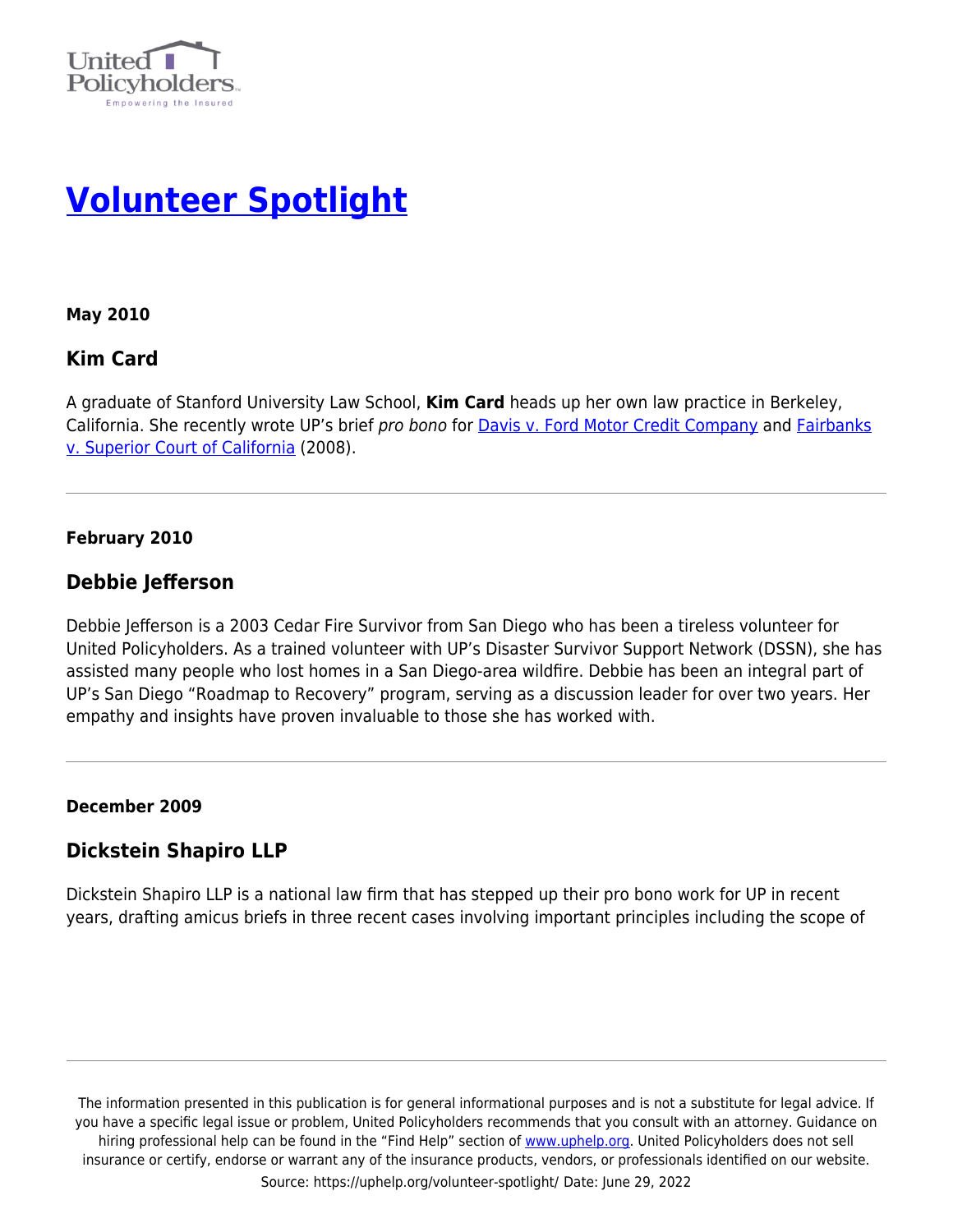

the "genuine issue" defense and the deterrent function of punitive damages. We thank attorneys Kirk Pasich, Cassandra Franklin, Stephen Goldberg, and Idan Ivri for applying their expertise in insurance matters to advance the interests of United Policyholders' constituency.

#### **October 2009**

### **Julie Robinson**

After surviving the loss of her home in the 2003 Cedar fire with her husband and two young children, Julie Robinson decided to help others who suffer similar losses. She generously donated her home inventory and helped create the generic UP home inventory that we offer free of charge at our website and on our flash drives.

She is also an active volunteer in UP's Disaster Recovery Mentor Program and has appeared as a guest speaker at UP's Roadmap to Recovery™ programs. When she is not volunteering, she works full time as the manager of Advertising and Media at Invitrogen, a biotechnology company. In this position she strategically communicates to scientists and customers worldwide, utilizing various advertising and media channels. She holds a BA in Microbiology from Colorado State University and an MBA from the University of Colorado.

#### **June 2009**

### **Frank Gilbert, Esq.**

In addition to helping pro bono on numerous matters relating to our business operations and intellectual property matters, **Frank Gilbert** assisted UP in reaching an informal resolution when a for-profit company was appropriating United Policyholders' materials and misleading the public. Frank helps protect our corporate identity and helps UP preserve the non-commercial integrity of the information we disseminate.

The information presented in this publication is for general informational purposes and is not a substitute for legal advice. If you have a specific legal issue or problem, United Policyholders recommends that you consult with an attorney. Guidance on hiring professional help can be found in the "Find Help" section of [www.uphelp.org.](http://www.uphelp.org/) United Policyholders does not sell insurance or certify, endorse or warrant any of the insurance products, vendors, or professionals identified on our website. Source: https://uphelp.org/volunteer-spotlight/ Date: June 29, 2022